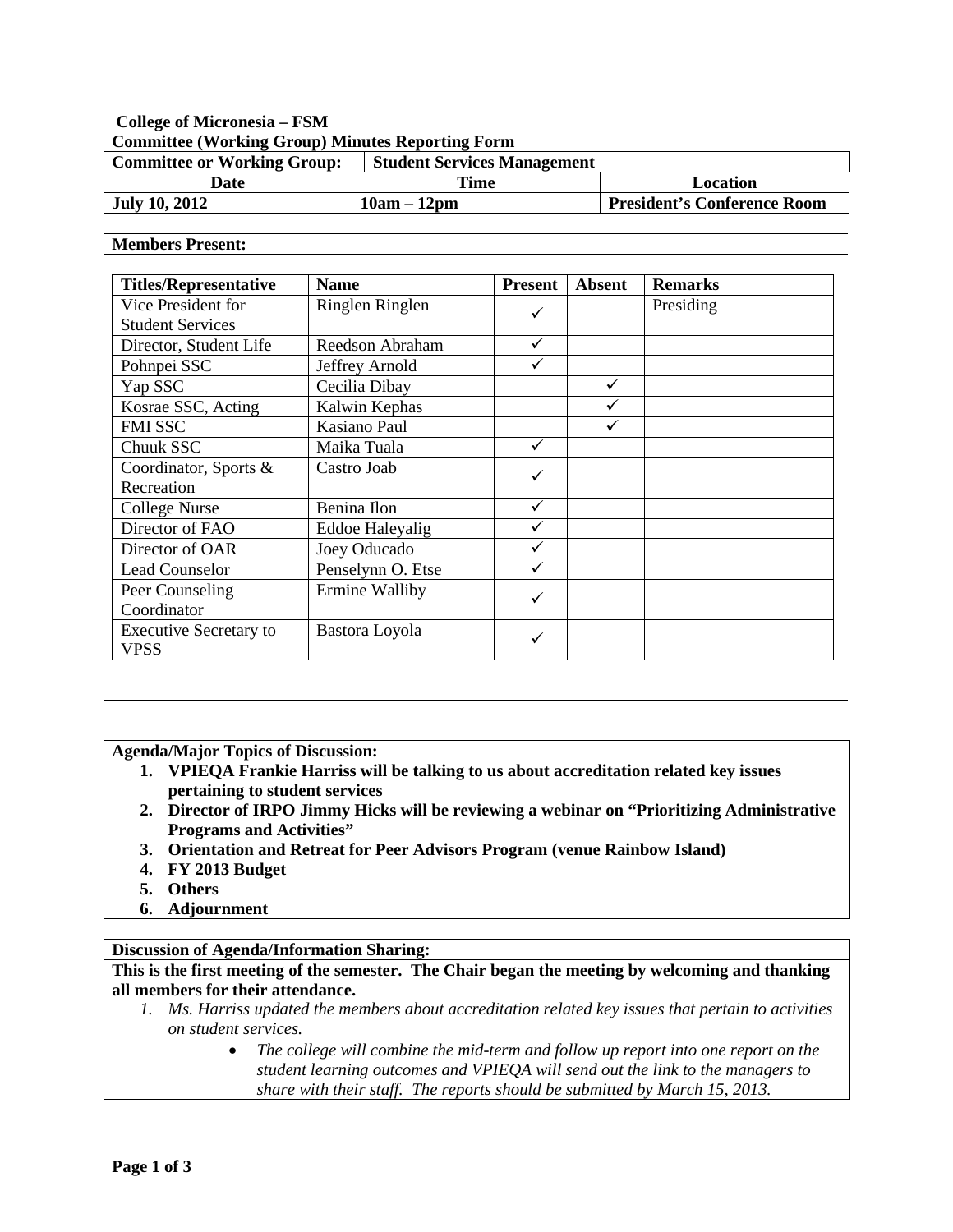- *Encouraged all members to print and read all reports sent and received from the Accreditation Team from the college website.*
- *Action letters on the college website listing15 recommendations and 4 recommendations are specifically for student services department*
	- *1) Recommendation #1 –develop communication efforts to ensure broad-based participation and encourage dialogue in which all stakeholders participate in the exchange of different point of views and reflections that to genuine communication and governance.*
	- *2) Recommendation #3 – move towards proficiency in the cycle of continuous improvement by completing the development of student information system (sis), provide additional research design, analysis, and reporting, and disseminate information to internal and external constituents.*
	- *3) Recommendation #12& 13 – to improve the effective allocation of student support services and college catalog access to general information*
	- *4) Recommendation #14 – to ensure safety of student information and academic records are secure from breach confidentiality.*
- *2. Mr. Hicks had a lengthy discussion on student learning outcomes of the assessment plans to the members by linking specific issues on student services with institutional student learning outcomes. Measurable things that can move forward for example, graduation rates, improving retention rates, improving persistence, and credit earns.*
- *3. The office of the VPSS coordinated and facilitated preparation for the Freshmen Orientation week (August 6-10) in working meetings with Counseling and Peer Counseling staff. All Peer Advisors and the incoming freshmen will be residing in the residence halls during orientation week. Peer Advisors will be trained to do the presentations for the first year students. Additionally, Peer Advisors from NC and PC will be having a retreat and training during the week of July 24-27 on Rainbow Island. The office of VPSS coordinated the on-going work of the Student Life Plan to include a year-round calendar of activities for all campuses.*
- *4. Mr. Ringlen explained to the members that even though the \$700,000 cut from the FY13 budget has been restored and will be considered as a supplemental budget. Each office will request when needed. Mr. Ringlen will follow up with VPA on some concerns raised from some members that they only have salaries on their FY13 budget.*
- *5. Mr. Ringlen shared the following to the members*
	- *3rd Quarterly Report is due on Friday July 13, 2012, members can open and edit the document from the google docs*
	- *Monthly meetings are scheduled on the first Thursday of each month from 10:00am-12:00pm*
	- *Requested to meet with individual managers to get an update from each offices and their individual plan and development on biweekly basis*
	- *Encouraged everyone to update their support staff's annual performance evaluation*
	- *Explained that according to the new organizational chart, all student services coordinators to report to the state campuses Deans*
	- *Will send the new organizational chart to all members to get clear understanding of the new structure*
	- *Will send the planning format shared by Mr. Hicks to all members to review*
- *6. The meeting adjourned at 11:45am.*

### **Comments/Upcoming Meeting Date & Time/Etc.:**